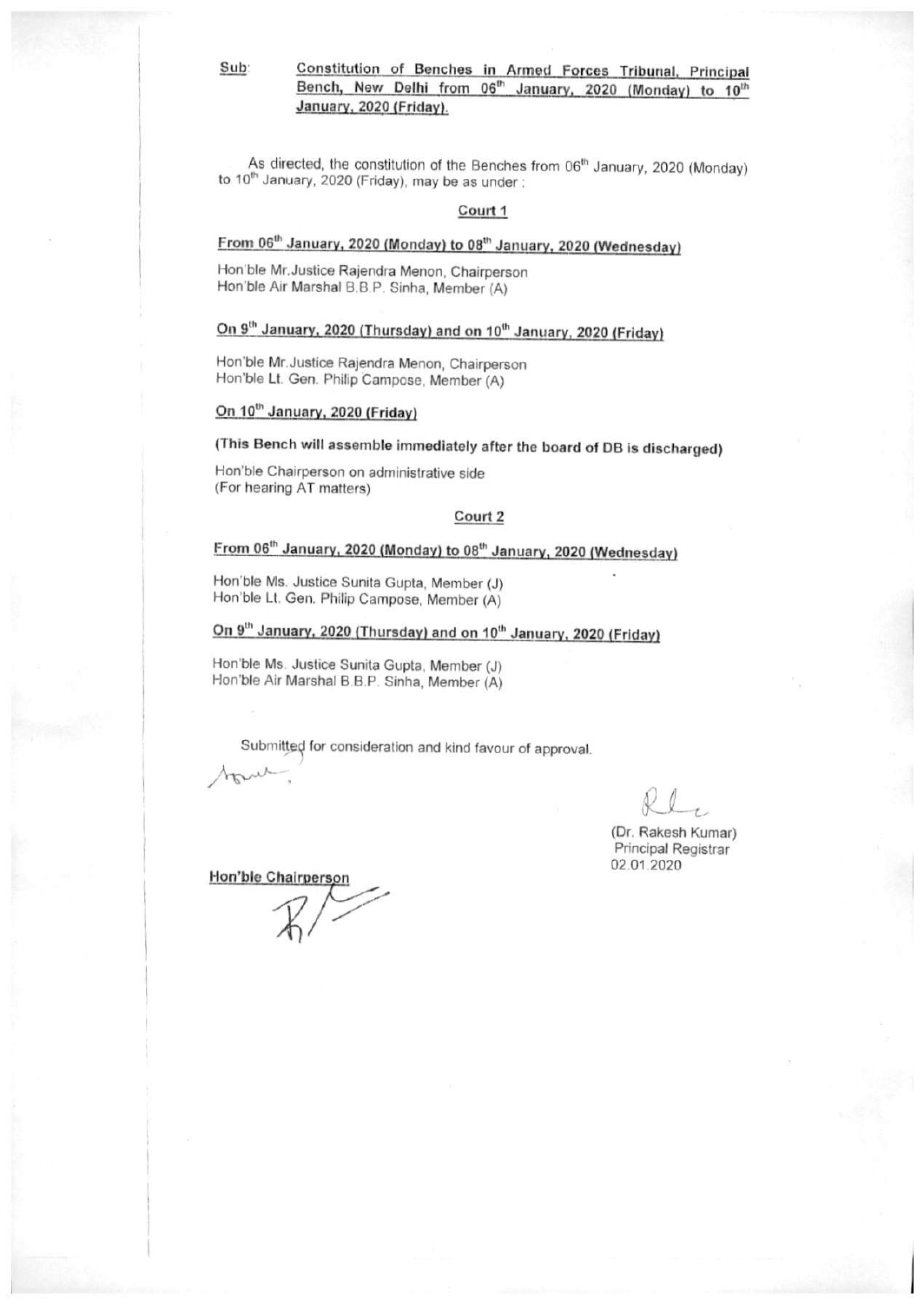# **ARMED FORCES TRIBUNAL, PRINCIPAL BENCH, NEW DELHI LIST OF BUSINESS**

**Date: 06-01-2020**

**Timing: 10:30 AM to 01.00 PM & 02.00 PM to 04.30 PM**

## **COURT No. 1 (Ground Floor)**

### **CORAM:**

#### **HON'BLE THE CHAIRPERSON HON'BLE LT. GEN. PHILIP CAMPOSE**

| <u>S.</u><br>No.                                                                                 | Case No.             | <b>Parties Name</b>                                             | <b>Advocate for Petitioner /</b><br><b>Respondents</b> |
|--------------------------------------------------------------------------------------------------|----------------------|-----------------------------------------------------------------|--------------------------------------------------------|
|                                                                                                  | <b>For Judgement</b> |                                                                 |                                                        |
| 1.                                                                                               | OA 1265/2019         | Ris (Rdr) Manoj Kumar (JC 797548 Mr Virender Singh Kadian<br>Y) |                                                        |
|                                                                                                  |                      | V/s<br>UOI & Ors.                                               | Mr. S D Windlesh                                       |
| THIS BENCH WILL ASSEMBLE AFTER PRONOUNCEMENT OF JUDGEMENT IN<br><b>ITEM NO 1 MENTIONED ABOVE</b> |                      |                                                                 |                                                        |

#### **CORAM:**

### **HON'BLE THE CHAIRPERSON HON'BLE AIR MARSHAL B.B.P. SINHA**

|    | S. No. Case No.      | <b>Parties Name</b>              | <b>Advocate for Petitioner /</b><br><b>Respondents</b> |
|----|----------------------|----------------------------------|--------------------------------------------------------|
|    | For Judgement        |                                  |                                                        |
| 1. | OA 988/2019          | Lt Col Ajay Sangwan (IC 54937 Y) | Mr Indra Sen Singh &<br>Abhishek Singh                 |
|    |                      | V/s<br>UOI & Ors.                | Mr Tarunveer Singh Khehar                              |
| 2. | OA 1175/2019<br>with | Sqn Ldr Jasbir Singh (No 28744)  | Mr. Baljeet Singh                                      |
|    | MA 2976/2019         | V/s<br>UOI & Ors.                | Mr JS Yadav                                            |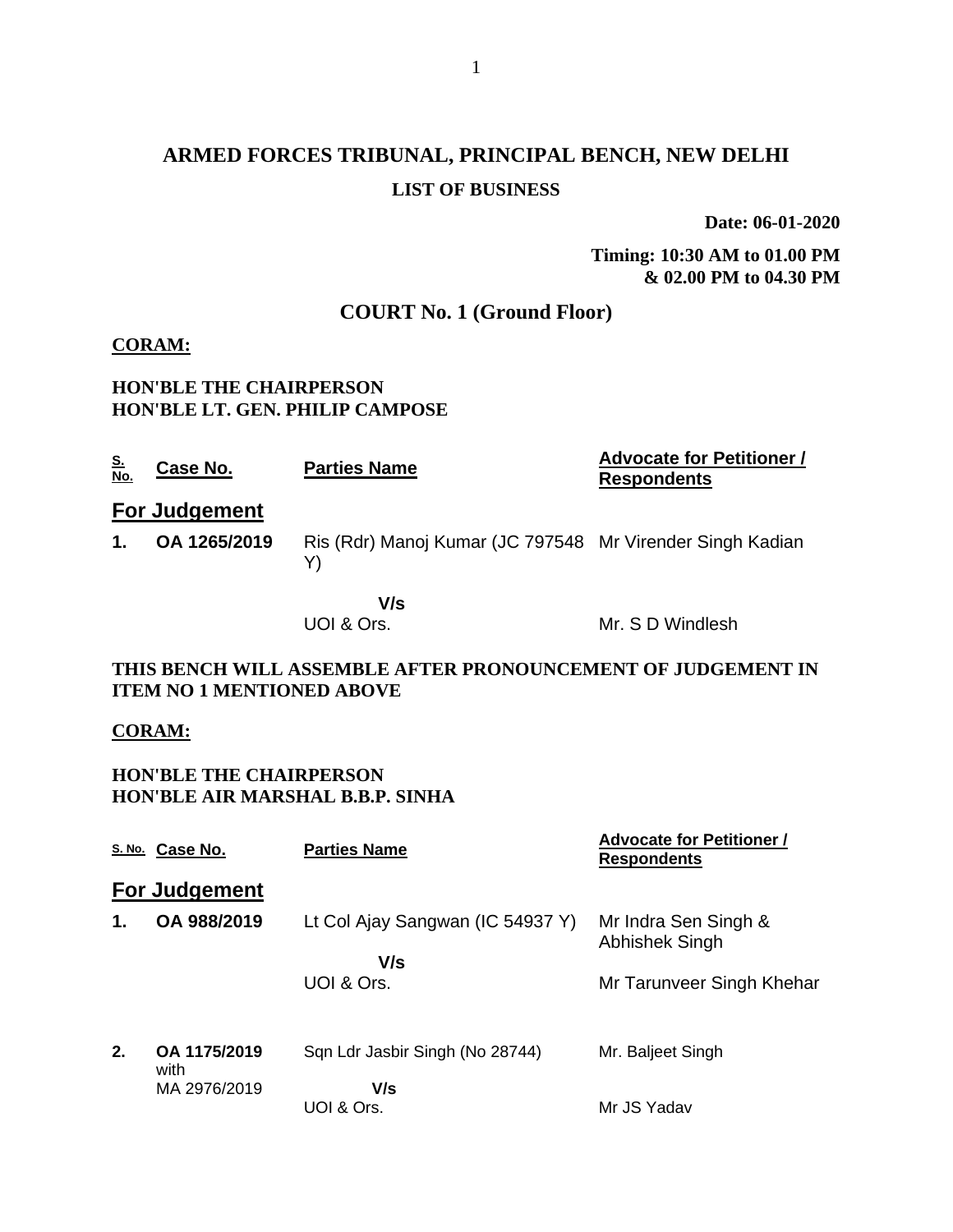|     | <b>For Admission</b>                 |                                                  |                                            |  |  |
|-----|--------------------------------------|--------------------------------------------------|--------------------------------------------|--|--|
| 3.  | OA 2368/2019                         | Ex Nk/DSC Rahat Ali (No 15358218 H) Mr US Maurya |                                            |  |  |
|     |                                      | V/s                                              |                                            |  |  |
|     |                                      | UOI & Ors.                                       | Mr SP Sharma                               |  |  |
|     |                                      |                                                  |                                            |  |  |
| 4.  | OA 2384/2019                         | No 13616559Y Sep DSC Nirottam                    | Mr US Maurya                               |  |  |
|     |                                      | Singh                                            |                                            |  |  |
|     |                                      | V/s<br>UOI & Ors.                                | Mr Satya Ranjan Swain                      |  |  |
|     |                                      |                                                  |                                            |  |  |
| 5.  | OA 8/2020<br>with                    | JC-384162M Nb Sub Ravindra Singh<br>(Retd)       | Mr SS Pandey And Associates                |  |  |
|     | MA 12/2020                           |                                                  |                                            |  |  |
|     |                                      | V/s<br>UOI & Ors.                                | None                                       |  |  |
|     |                                      |                                                  |                                            |  |  |
| 6.  | OA 14/2020                           | No 4192357F Sep(/DSC GD)<br>Virendra Singh       | Mr Manoj Kr Gupta                          |  |  |
|     |                                      |                                                  |                                            |  |  |
|     |                                      | V/s<br>UOI & Ors.                                | None                                       |  |  |
|     |                                      |                                                  |                                            |  |  |
| 7.  | OA 17/2020                           | Ex MWO Gawali Ganesh<br>Keshavrao (697669-L)     | Mr. Praveen Kumar                          |  |  |
|     |                                      | V/s                                              |                                            |  |  |
|     |                                      | UOI & Ors.                                       | None                                       |  |  |
|     |                                      |                                                  |                                            |  |  |
| 8.  | OA 18/2020                           | Sgt Angad Kumar Mishra (796802-<br>L)            | Mr. Bijendra Kumar Pathak                  |  |  |
|     |                                      | V/s                                              |                                            |  |  |
|     |                                      | UOI & Ors.                                       | None                                       |  |  |
|     |                                      |                                                  |                                            |  |  |
| 9.  | OA 19/2020                           | Ex Sgt Rajkumar Baburao<br>Nanaware (711829)     | Mr. Baljeet Singh & Ms.<br>Deepika Sheoran |  |  |
|     |                                      | V/s                                              |                                            |  |  |
|     |                                      | UOI & Ors.                                       | None                                       |  |  |
|     |                                      |                                                  |                                            |  |  |
| 10. | <b>For Execution</b><br>MA 2111/2019 |                                                  |                                            |  |  |
|     | in                                   | Sqn Ldr Ram Ethindra [14546 Accts<br>(Retd.)     | Mr. Ajai Bhalla                            |  |  |
|     | OA 955/2018                          | V/s                                              |                                            |  |  |
|     |                                      | UOI & Ors.                                       | Mr. S P Sharma                             |  |  |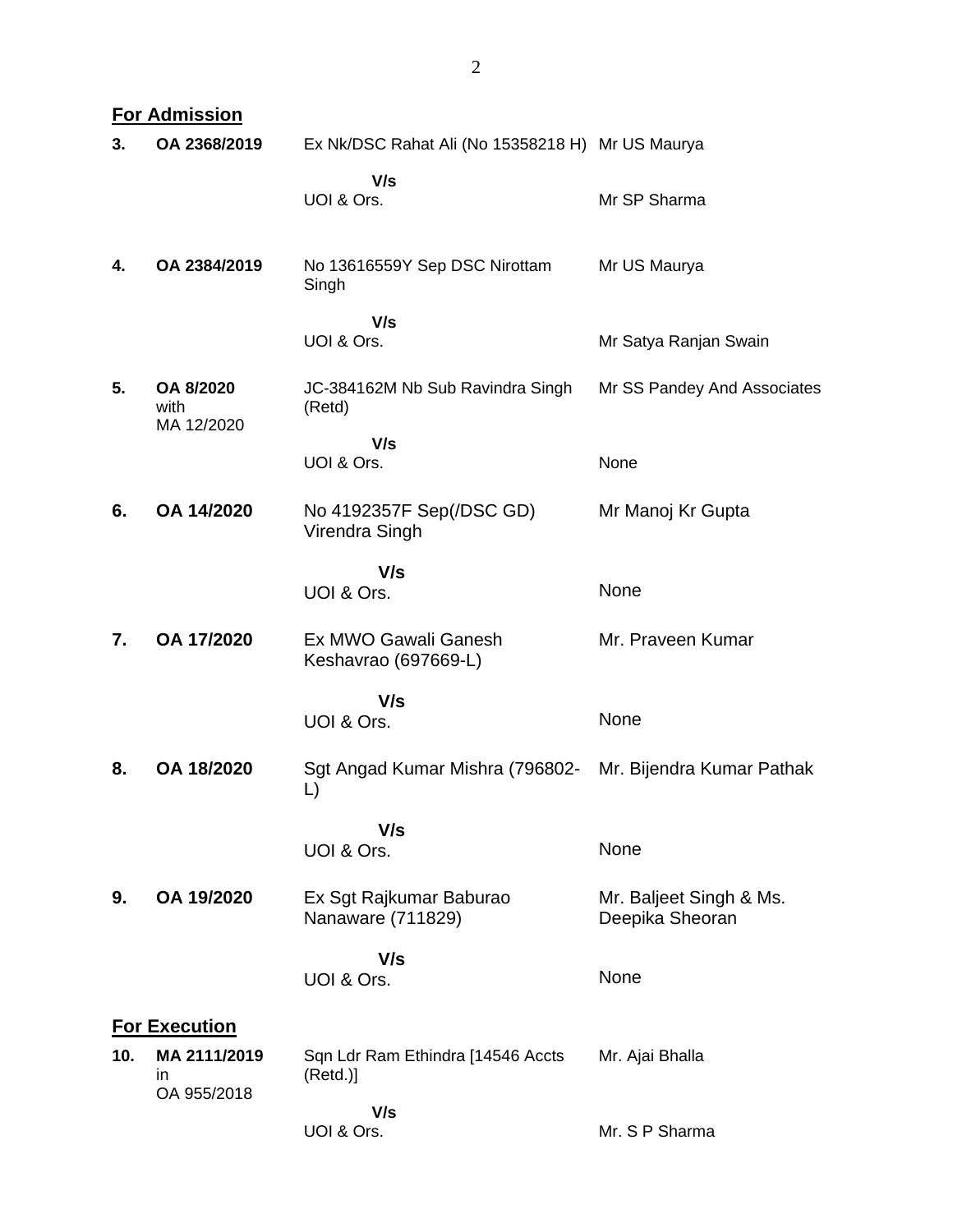|     | <b>For Orders</b>                    |                                                      |                          |
|-----|--------------------------------------|------------------------------------------------------|--------------------------|
| 11. | MA 29/2020<br>in MA 2631/2019        | AVM P S Babu (17908-K)                               | Mr. Ajit Kakkar          |
|     | <i>in</i><br>OA 1451/2018            | V/s<br>UOI & Ors.                                    | Mr. Harish V Shankar     |
| 12. | MA 30/2020<br><i>in</i>              | Ex Nk Sahab Singh (No 7094169)                       | Mr Manoj Kr Gupta        |
|     | OA 279/2019                          | V/s<br>UOI & Ors                                     | Mr. D K Sabat            |
|     | <b>For Hearing</b>                   |                                                      |                          |
| 13. | OA 270/2018                          | JC-641908H Sub Major Clk (SD)<br>Ashok Kumar Verma   | Mr. V S Kadian           |
|     |                                      | V/s<br>UOI & Ors.                                    | Mr Avdhesh Kumar Singh   |
| 14. | OA 624/2019                          | JC-834654X Sub (Retd) Jagender<br>Kumar Sharma (APS) | Mr. Veerendra Mohan      |
|     |                                      | V/s<br>UOI & Ors.                                    | Ms. Barkha Babbar        |
| 15. | OA 1122/2019<br>With MA<br>3290/2019 | No. 15332141-N Nb Sub Rajeev<br>Ranjan Pandey        | Mr. N K Kohli            |
|     |                                      | V/s<br>UOI & Ors.                                    | Mr KK Tyagi              |
|     | <b>For Final Hearing</b>             |                                                      |                          |
| 16. | OA 115/2019                          | IC-60101X Lt Col Amit Mahendra<br>Sharma             | Mr. Rajiv Manglik        |
|     |                                      | V/s<br>UOI & Ors.                                    | Mr Tarunvir Singh Khehar |
| 17. | OA 577/2019                          | No.16023495-M Ex Rfn Yogendra<br>Singh Pailwar       | Mr. Shiva Nand Mishra    |
|     |                                      | V/s<br>UOI & Ors.                                    | Ms. Jyotsna Kaushik      |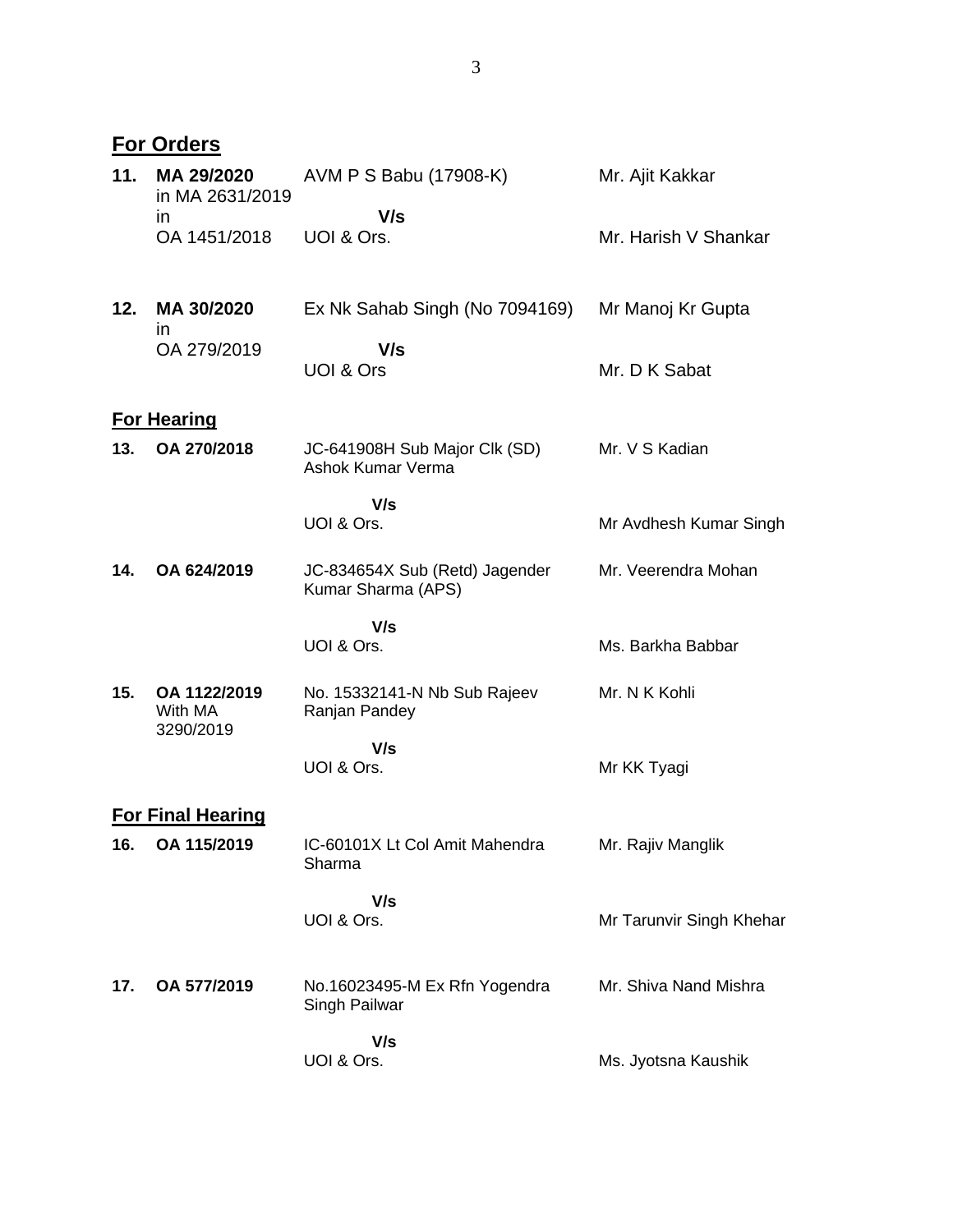# **ARMED FORCES TRIBUNAL, PRINCIPAL BENCH, NEW DELHI LIST OF BUSINESS**

**Date: 06-01-2020**

**Timing: 10:30 AM to 01.00 PM & 02.00 PM to 04.30 PM**

## **COURT No. 2 (Ground Floor)**

### **THIS BENCH WILL ASSEMBLE AFTER PRONOUNCEMENT OF JUDGEMENT IN ITEM NO 1 IN COURT NO 1**

#### **CORAM:**

#### **HON'BLE MS. JUSTICE SUNITA GUPTA HON'BLE LT. GEN. PHILIP CAMPOSE**

|    | S. No. Case No.                        | <b>Parties Name</b>                                                            | <b>Advocate for Petitioner /</b><br><b>Respondents</b> |
|----|----------------------------------------|--------------------------------------------------------------------------------|--------------------------------------------------------|
|    | <b>For Admission</b>                   |                                                                                |                                                        |
| 1. | OA 898/2019                            | JC-671040H Nb Sub (Then No<br>15121717W Hav/PA) Nimai Chandra<br>Mandal<br>V/s | Mr. Indra Sen Singh /Mr.<br>Abhishek Singh             |
|    |                                        | UOI & Ors.                                                                     | Mr. Anil Gautam                                        |
| 2. | OA 1027/2019<br>with                   | No 4084299Y Ex L/Nk Vijay Singh                                                | Mr. VS Kadian                                          |
|    | MA 1701/2019                           | V/s<br>UOI & Ors.                                                              | Mr. J S Yadav                                          |
| 3. | OA 1028/2019<br>with                   | Ex Sgt Raj Kumar Yadav (No 732999L) Mr. US Maurya                              |                                                        |
|    | MA 1702/2019                           | V/s<br>UOI & Ors.                                                              | Mr. Ashok Chaitanya                                    |
| 4. | OA 1033/2019<br>with<br>MA 1709/2019 & | No. 616943-T Ex MWO Gurvinder<br>Singh Jittal                                  | Mr. U S Maurya                                         |
|    | 2110/2019                              | V/s<br>UOI & Ors.                                                              | Mr. S D Windlesh                                       |
| 5. | OA 1045/2019<br>with                   | Ex Sigmn Omkar Singh Dhaka (No<br>14255794 W)                                  | Mr Virender Singh Kadian                               |
|    | MA 1719/2019                           | V/s<br>UOI & Ors.                                                              | Mr. Rajesh Kumar Das                                   |
|    |                                        |                                                                                |                                                        |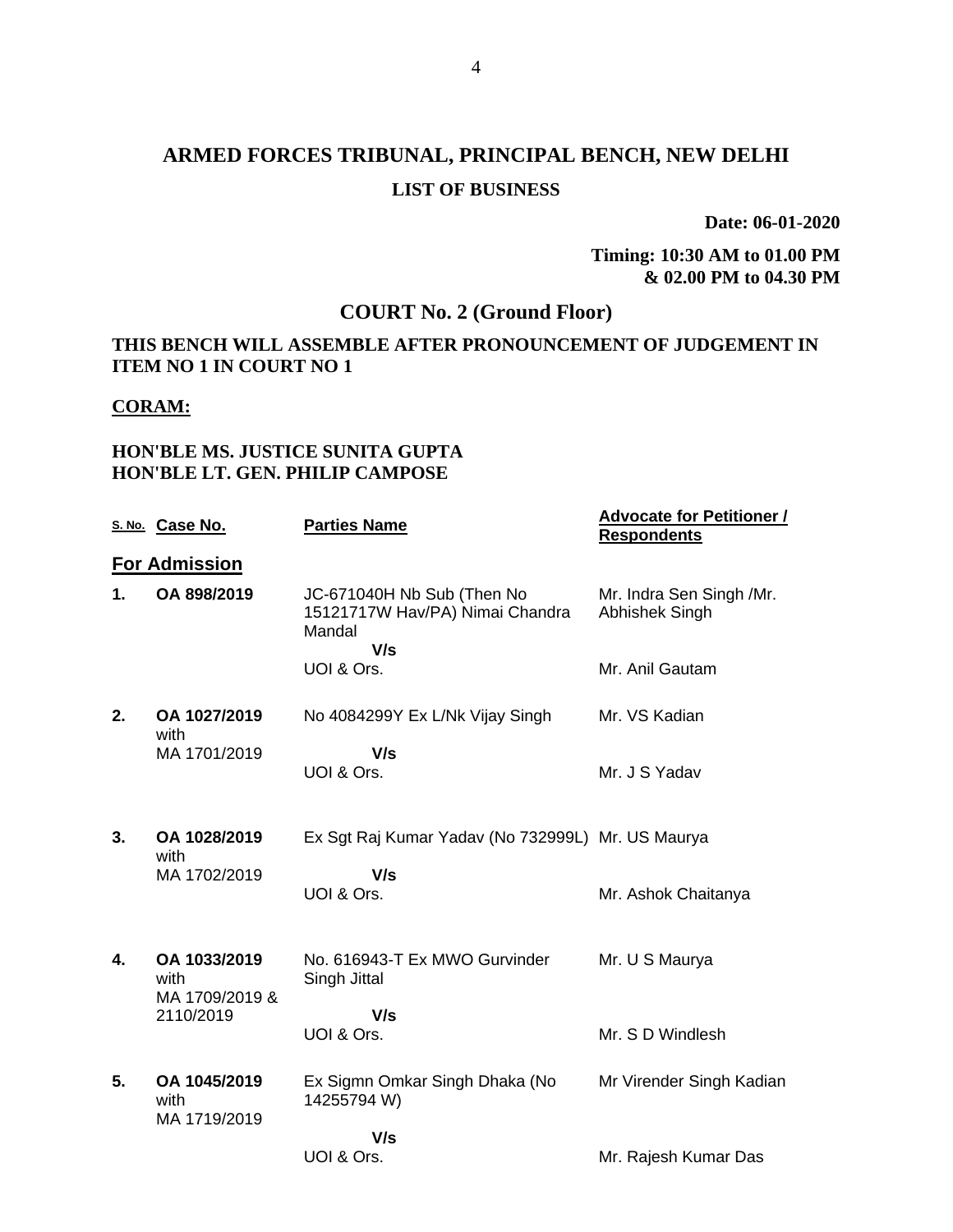| 6.  | OA 1068/2019                         | No. 156660081-P Hav/PA Parmod<br><b>Kumar Singh</b>                   | Mr. Indra Sen Singh/Abhishek<br>Singh  |
|-----|--------------------------------------|-----------------------------------------------------------------------|----------------------------------------|
|     |                                      | V/s<br>UOI & Ors.                                                     | Mr. Neeraj, Sr. CGSC                   |
| 7.  | OA 2419/2019<br>with<br>MA 3300/2019 | JC-673530P Nb Sub/ PA Ajit Kumar<br>Upadhyay                          | Mr. Indra Sen Singh/Abhishek<br>Singh  |
|     |                                      | V/s<br>UOI & Ors.                                                     | None                                   |
| 8.  | OA 2420/2019<br>with<br>MA 3301/2019 | JC-673467L Nb Sub/PA Thrimurtulu<br>Polipilli                         | Mr. Indra Sen Singh/Abhishek<br>Singh  |
|     |                                      | V/s<br>UOI & Ors.                                                     | None                                   |
| 9.  | OA 2421/2019<br>with                 | IC-41657M Col Satpal Singh (Retd.)                                    | Mr. Indra Sen Singh/Abhishek<br>Singh  |
|     | MA 3302/2019                         | V/s<br>UOI & Ors.                                                     | None                                   |
| 10. | OA 11/2020<br>with<br>MA 24/2020     | Ex AC/UT Dharmendra Singh (No<br>8990253S)                            | Mr Ved Prakash                         |
|     |                                      | V/s<br>UOI & Ors.                                                     | None                                   |
| 11. | <b>OA (Appeal)</b><br>12/2020        | Ex Signalman (Clerk SD) Yogesh<br>Kumar (No 15703816 N)               | Mr Indra Sen Singh &<br>Abhishek Singh |
|     | with<br>MA 26/2020                   | V/s<br>UOI & Ors.                                                     | None                                   |
| 12. | OA 13/2020                           | Ex PO LOG (MAT) Shakti Singh<br>(No 138349 F)                         | Mr Ved Prakash                         |
|     |                                      | V/s<br>UOI & Ors.                                                     | None                                   |
| 13. | OA 15/2020                           | Ex JWO Madharam Choudhary (No Mr Baljeet Singh & Ms Dipika<br>660798) | Sheoran                                |
|     |                                      | V/s<br>UOI & Ors.                                                     | None                                   |
| 14. | OA 16/2020<br>with                   | Ex Sgt Chandrashekara Suvarna<br>(No 279669)                          | Mr Ajit Kakkar & Associates            |
|     | MA 28/2020                           | V/s<br>UOI & Ors.                                                     | None                                   |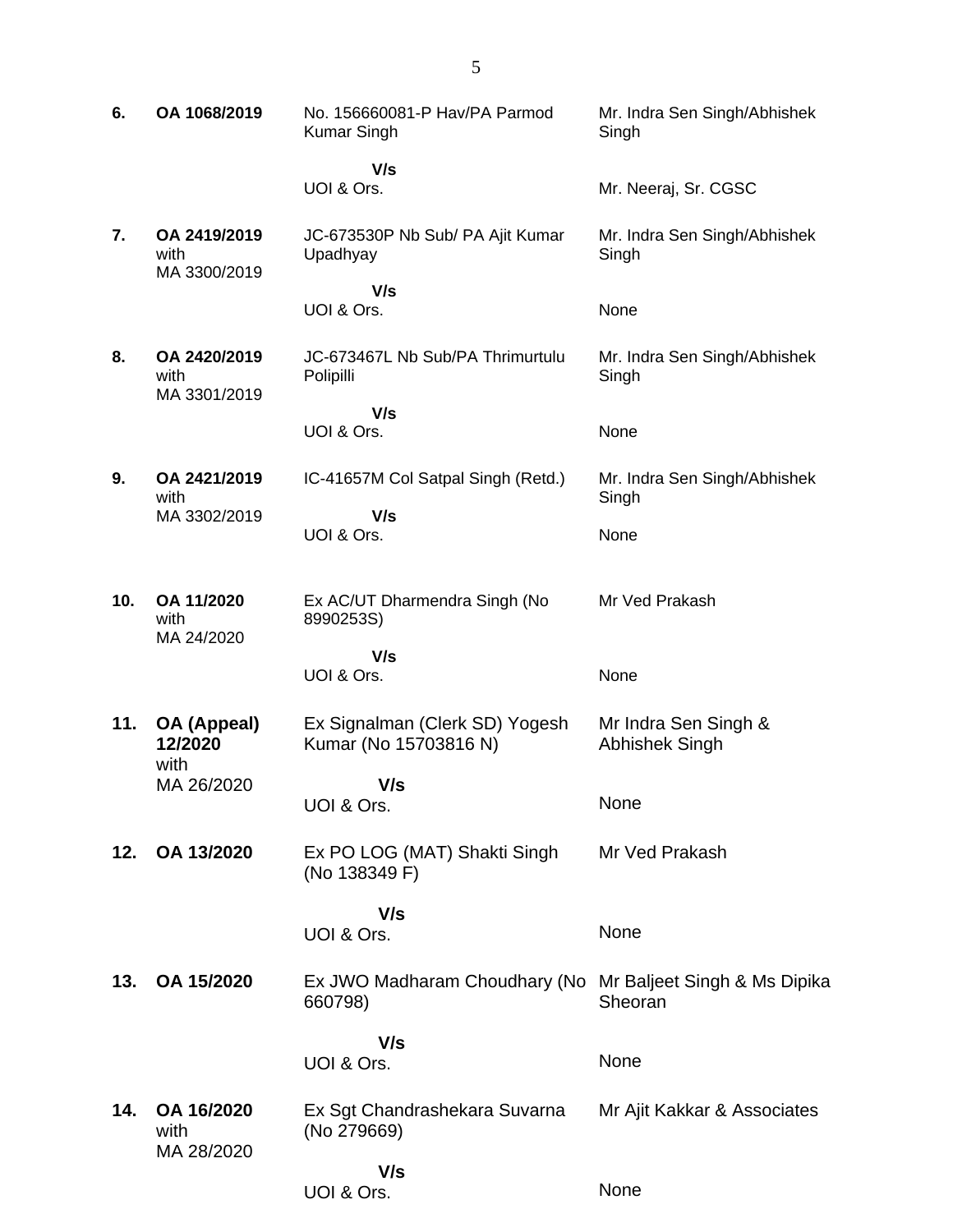| 15.         | OA (Appeal)<br>20/2020     | Lt Col Dharamvir Singh (IC 57196 X)                      | Mr Shreeji Bhavsar             |
|-------------|----------------------------|----------------------------------------------------------|--------------------------------|
|             |                            | V/s<br>UOI & Ors.                                        | Mr. Tarunvir Singh Khehar      |
|             |                            | <b>For Hearing (Pleadings not complete)</b>              |                                |
| 16.         | OA (Appeal)<br>80/2018     | Sepoy Krashan Pal (Thru his brother<br>Satyapal Kashyap) | Mr. Anand Kumar                |
|             |                            | V/s<br>UOI & Ors.                                        | Mr Anil Gautam                 |
| 17.         | OA 991/2018                | No 14527669P Ex Hav (Hony Nb Sub)<br>Padam Bahadur Pal   | Mr Virender Singh Kadian       |
|             |                            | V/s<br>UOI & Ors.                                        | Mr. Tarunvir Singh Khehar      |
| 18.         | OA 1016/2018<br>with       | IC-42758M Brig M J Kumar                                 | Mr. S S Pandey                 |
|             | MA 1294/2018               | V/s<br>UOI & Ors.                                        | Mr Anil Gautam                 |
| <b>WITH</b> |                            |                                                          |                                |
| 19.         | OA 2060/2018               | IC-42758M Brig M J Kumar                                 | Mr. S S Pandey & Associates    |
|             |                            | V/s<br>UOI & Ors.                                        | Mr. Karan Singh Bhati, Sr CGSC |
| <b>WITH</b> |                            |                                                          |                                |
| 20.         | OA 1684/2018<br>with MA    | IC-52861-L Col M S Prakash                               | Ms. Archana Ramesh             |
|             | 1833/2018 &<br>MA 402/2019 | V/s<br>UOI & Ors.                                        | Mr. Anil Gautam                |
| 21.         | OA 1525/2018               | Ex JWO Victor Arangassery Porinchu<br>(No 628187L)       | Mr Virender Singh Kadian       |
|             |                            | V/s<br>UOI & Ors.                                        | Mr. Prabodh Kumar              |
| 22.         | OA 1594/2018               | SS-43767A Maj Rubina Kaur Keer                           | Ms. Neela Gokhale              |
|             |                            | V/s<br>UOI & Ors.                                        | Mr Karan Singh Bhati, Sr CGSC  |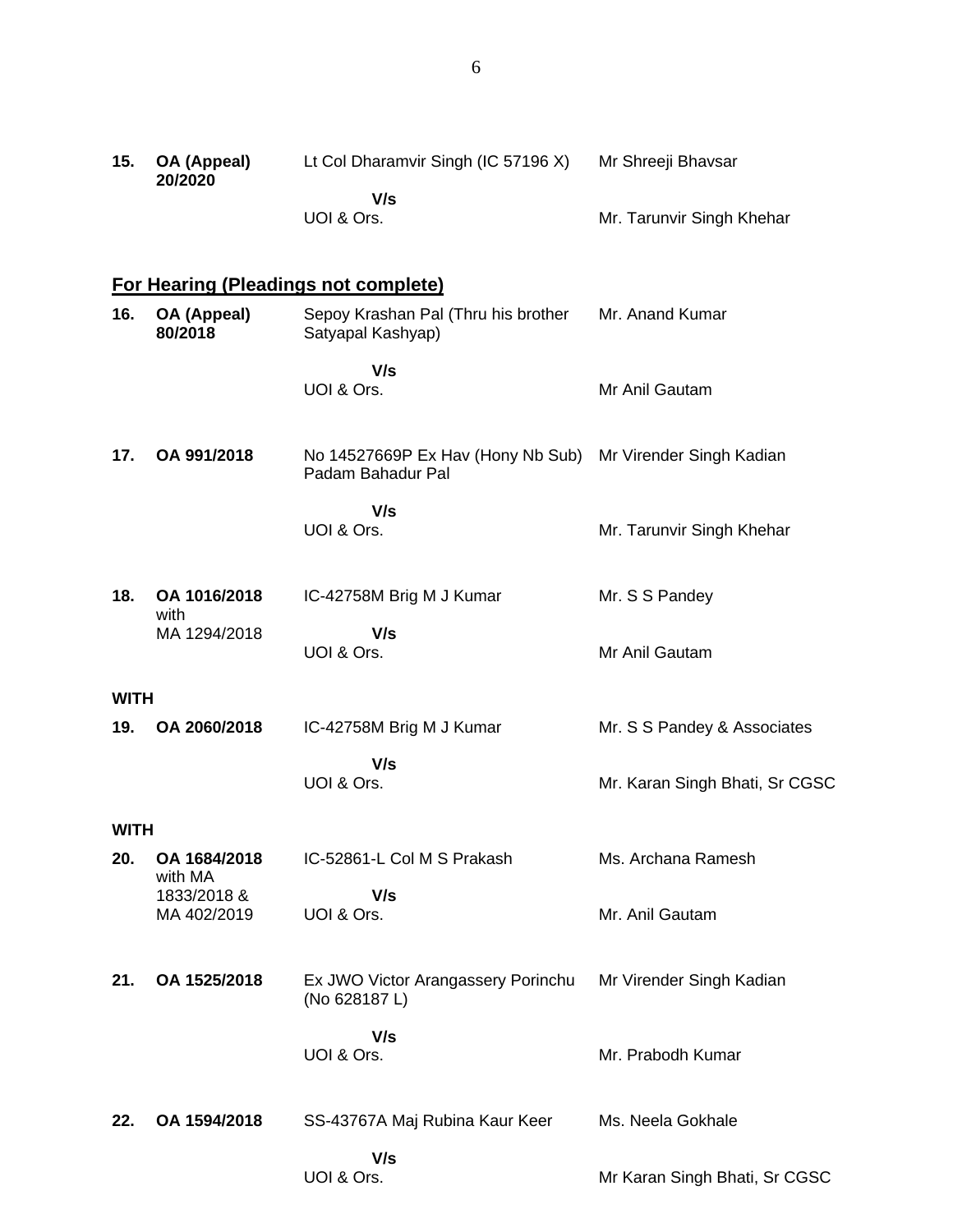| 23. | OA 280/2019                          | Col (TS) Shyama Nand Jha (Retd) (IC<br>40126H)       | Mr Indra Sen Singh and<br>Abhishek Singh |
|-----|--------------------------------------|------------------------------------------------------|------------------------------------------|
|     |                                      | V/s<br>UOI & Ors.                                    | Mr JS Yadav                              |
| 24. | OA 295/2019                          | Col Rajashekhar Harsoor (Retd)                       | Mr Ajai Bhalla & Mr AS Mathur            |
|     |                                      | V/s<br>UOI & Ors.                                    | Mr. Rajeev Kumar                         |
| 25. | OA 306/2019                          | 22316 Wg Cdr Ram Briksha Singh<br>(Retd)             | Ms. Pallavi Awasthi                      |
|     |                                      | V/s<br>UOI & Ors.                                    | Mr. S P Sharma                           |
| 26. | OA 315/2019<br>with                  | IC-54120M Maj (Retd.) P K Palai                      | Ms. Sangeeta Tomar                       |
|     | MA 846/2019 &<br>847/2019            | V/s<br>UOI & Ors.                                    | Mr. Rajesh Kumar Das                     |
| 27. | OA 1150/2019<br>with<br>MA 1866/2019 | IC-55343W Maj Sandeep Thapa<br>(Retd.)               | Mr. PDP Deo & Associates                 |
|     |                                      | V/s<br>UOI & Ors.                                    | Mr Rajiv Kumar                           |
| 28. | OA 1811/2019                         | No. 4480611-M Hav/Clk (SD) Joginder<br>Singh (Retd.) | Mr. Indra Sen Singh/Abhishek<br>Singh    |
|     |                                      | V/s<br>UOI & Ors.                                    | Mr. Neeraj, Sr. CGSC                     |
|     | <b>For Execution</b>                 |                                                      |                                          |
| 29  | MA 1443/2017<br>ın                   | Ex Maj Gautam Sanyal (IC 23618-L)                    | Mr IS Singh                              |
|     | TA 484/2010                          | V/s<br>UOI & Ors                                     | Mr Karan Singh Bhati, Sr CGSC            |
| 30. | MA 938/2018<br>ın<br>OA 84/2017      | IC-441050W Col Nitin Kumar Joshi<br>(Retd)           | Mr. I S Singh/Abhishek Singh             |
|     |                                      | V/s<br>UOI & Ors                                     | Mr JS Rawat                              |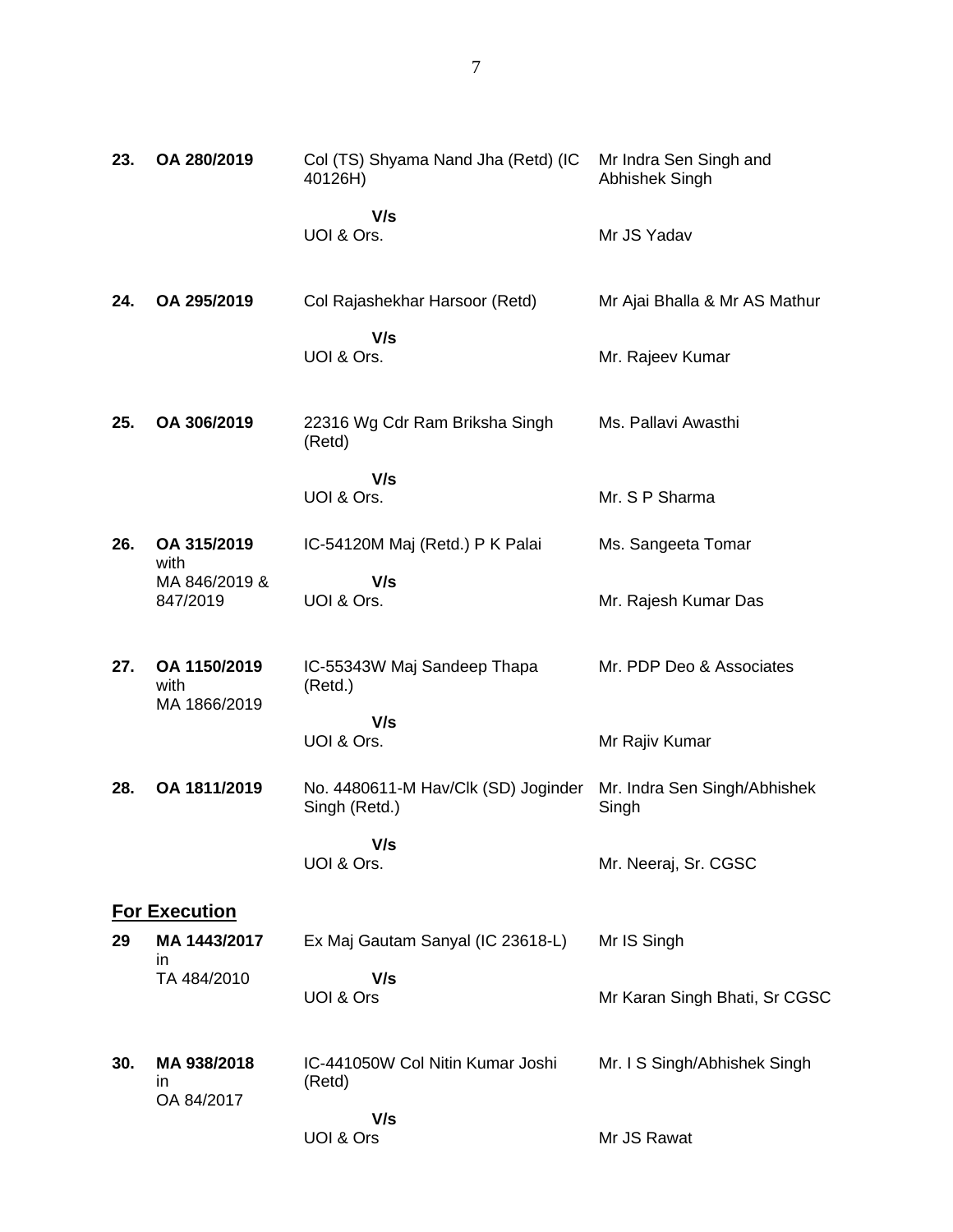| 31  | MA 1743/2019<br>in.                | Ex Capt CB Nehra (IC 44450 X)                              | Mr SM Dalal                                                 |
|-----|------------------------------------|------------------------------------------------------------|-------------------------------------------------------------|
|     | OA 1064/2016                       | V/s<br>UOI & Ors                                           | Mr. V S Tomar                                               |
| 32. | MA 1745/2019<br>in.                | No. 1230552H Ex Nk Bulla Ram                               | Mr. M K Gaur                                                |
|     | OA 1865/2017                       | V/s<br>UOI & Ors.                                          | Mr. Arvind Patel                                            |
| 33. | MA 2872/2019<br>ın<br>OA 1320/2018 | JC 762430Y Sub Satyendra Kumar<br>Singh (Retd)             | Mr SS Pandey & Associates                                   |
|     |                                    | V/s<br>UOI & Ors                                           | Mr Rajesh Kumar Das                                         |
|     | <b>For Orders</b>                  |                                                            |                                                             |
| 34. | MA 25/2020<br>in<br>OA 836/2019    | Smt Ghoghri Devi Wd/O Late Hav<br>Jai Karan (No 12390027W) | Mr Manoj Kr Gupta                                           |
|     |                                    | V/s<br><b>UOI &amp;Ors</b>                                 | Mr. V S Tomar                                               |
|     |                                    | <b>For Hearing (Pleadings are completed)</b>               |                                                             |
| 35. | TA 439/2009<br>Writ Petition No.   | Lt Cdr Prahlad Kr. Varshney                                | Mr Ajai Bhalla                                              |
|     | 1069/1997                          | V/s<br>UOI & Ors.                                          | Mr Harish V Shankar                                         |
| 36. | OA 148/2012                        | Lt Col Pankaj Naithani                                     | Mr. SS Pandey                                               |
|     |                                    | V/s<br>UOI & Ors.                                          | Mr VS Tomar                                                 |
| 37. | OA 2025/2017<br>with               | Lt Col Arun Kumar (Retd.) (IC 39327P) Ms. Archana Ramesh   |                                                             |
|     | MA 1535/2017                       | V/s<br>UOI & Ors.                                          | Mr Harish V Shankar                                         |
| 38. | OA 485/2018<br>with                | JC-767226K Ex Sub Ashok Kumar                              | Mr. V S Kadian                                              |
|     | MA 1290/2019                       | V/s<br>UOI & Ors.                                          | Mr. Tarunveer Singh for R 1-3 &<br>Ms. Anjali Vohra for R-4 |